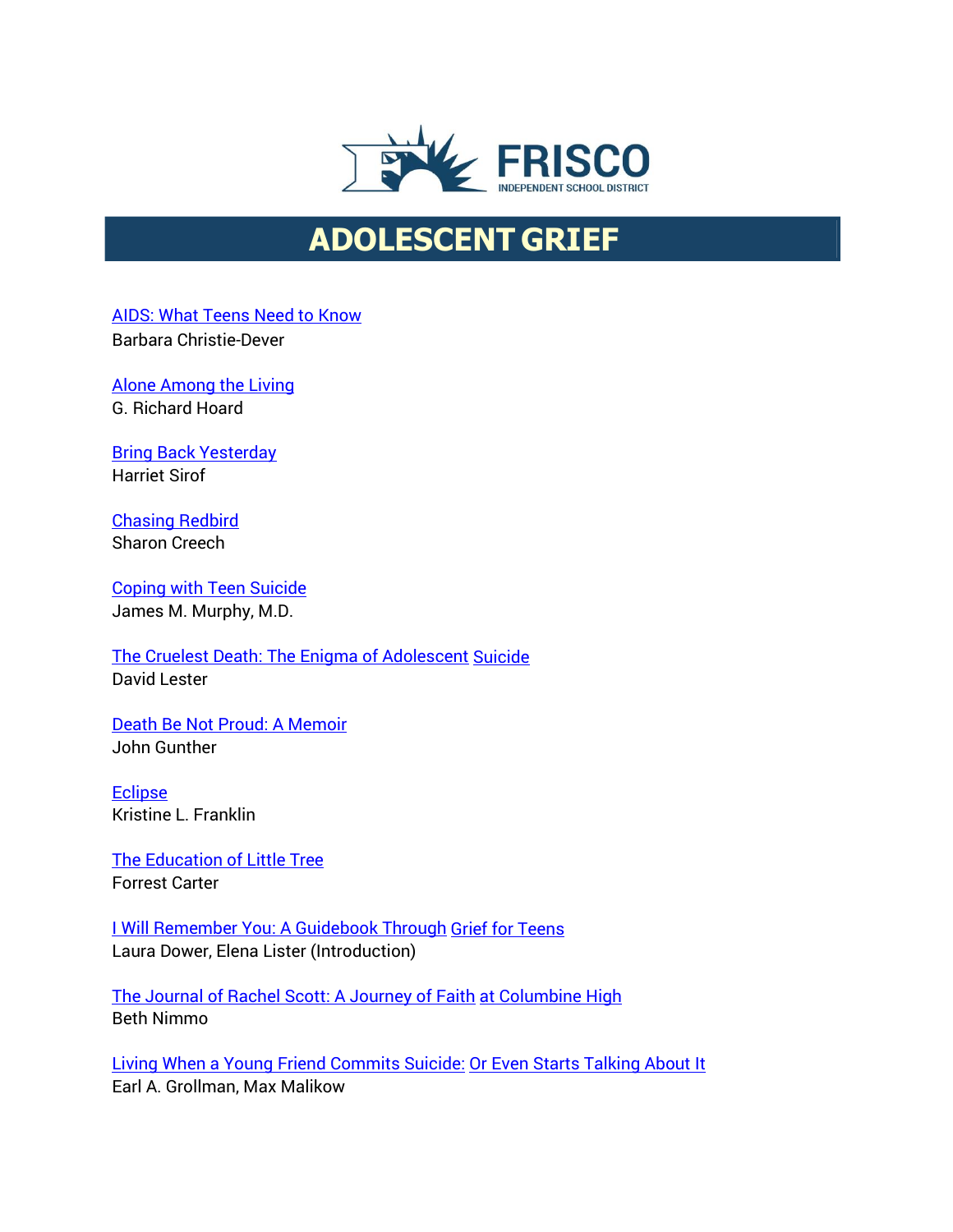[Power to Prevent Suicide:](http://www.amazon.com/exec/obidos/tg/detail/-/0915793709/ref%3Dlpr_g_2/002-9144922-3611235?v=glance&s=books) A Guide For Teens [Helping Teens](http://www.amazon.com/exec/obidos/tg/detail/-/0915793709/ref%3Dlpr_g_2/002-9144922-3611235?v=glance&s=books) Richard Nelson

Rachel's [Tears: The Spiritual Journey of](http://www.amazon.com/exec/obidos/tg/detail/-/0785268480/ref%3Dase_griefnet/002-9144922-3611235?v=glance&s=books) [Columbine Martyr Rachel](http://www.amazon.com/exec/obidos/tg/detail/-/0785268480/ref%3Dase_griefnet/002-9144922-3611235?v=glance&s=books) Scott Darrell Scott, Beth Nimmo

**[Reactions](http://www.amazon.com/exec/obidos/ASIN/1561231088/griefnet/002-9144922-3611235)** Alison Salloum

The [Rose Beyond the](http://www.amazon.com/exec/obidos/ASIN/088092425X/griefnet/002-9144922-3611235) Wall Kristi D. Holl

[She Said Yes:](http://www.amazon.com/exec/obidos/tg/detail/-/0743400526/ref%3Dase_griefnet/002-9144922-3611235?v=glance&s=books) The Unlikely Martyrdom of [Cassie Bernall](http://www.amazon.com/exec/obidos/tg/detail/-/0743400526/ref%3Dase_griefnet/002-9144922-3611235?v=glance&s=books) Misty Bernall, Madeleine L'Engle

[Everything You Need to Know About Grieving](http://www.amazon.com/exec/obidos/ASIN/0823926230/griefnet/002-9144922-3611235) [\(Need to Know Library](http://www.amazon.com/exec/obidos/ASIN/0823926230/griefnet/002-9144922-3611235) [K](http://www.amazon.com/exec/obidos/ASIN/0823926230/griefnet/002-9144922-3611235)aren Bornemann Spies

[Everything You Need to Know When Someone](http://www.amazon.com/exec/obidos/ASIN/0823927792/griefnet/002-9144922-3611235) You Know [Has Been Killed](http://www.amazon.com/exec/obidos/ASIN/0823927792/griefnet/002-9144922-3611235) Jay Schleifer

Face at the [Edge of the](http://www.amazon.com/exec/obidos/tg/detail/-/0833525441/ref%3Dase_griefnet/002-9144922-3611235?v=glance&s=books) World Eve Bunting

[Fire in My Heart, Ice in](http://www.amazon.com/exec/obidos/tg/detail/-/1561230561/ref%3Dase_griefnet/002-9144922-3611235?v=glance&s=books) My Veins: A Journal For [Teenagers Experiencing a](http://www.amazon.com/exec/obidos/tg/detail/-/1561230561/ref%3Dase_griefnet/002-9144922-3611235?v=glance&s=books) Loss Enid Samuel Traisman

Forgive the [River, Forgive the Sky](http://www.amazon.com/exec/obidos/ASIN/080285155X/griefnet/002-9144922-3611235) Gloria Whelan

[Gary's Wish List](http://www.amazon.com/exec/obidos/ASIN/1889137111/griefnet/002-9144922-3611235) Mary Louise Selph

[The Girl Death Left Behind](http://www.amazon.com/exec/obidos/tg/detail/-/0553570919/ref%3Dase_griefnet/002-9144922-3611235?v=glance&s=books) Lurlene McDaniel

How It Feels When [a Parent Dies](http://www.amazon.com/exec/obidos/tg/detail/-/0394758544/ref%3Dase_griefnet/002-9144922-3611235?v=glance&s=books) Jill Krementz

In My World - [Official Life Journal](http://www.amazon.com/exec/obidos/ASIN/1561231274/griefnet/002-9144922-3611235) Bonnie Byers Crawford, Linda Lazar

Straight Talk [About Teenage Suicide](http://www.amazon.com/exec/obidos/ASIN/0816029873/griefnet/002-9144922-3611235) Bernard Frankel, Rachel Kranz